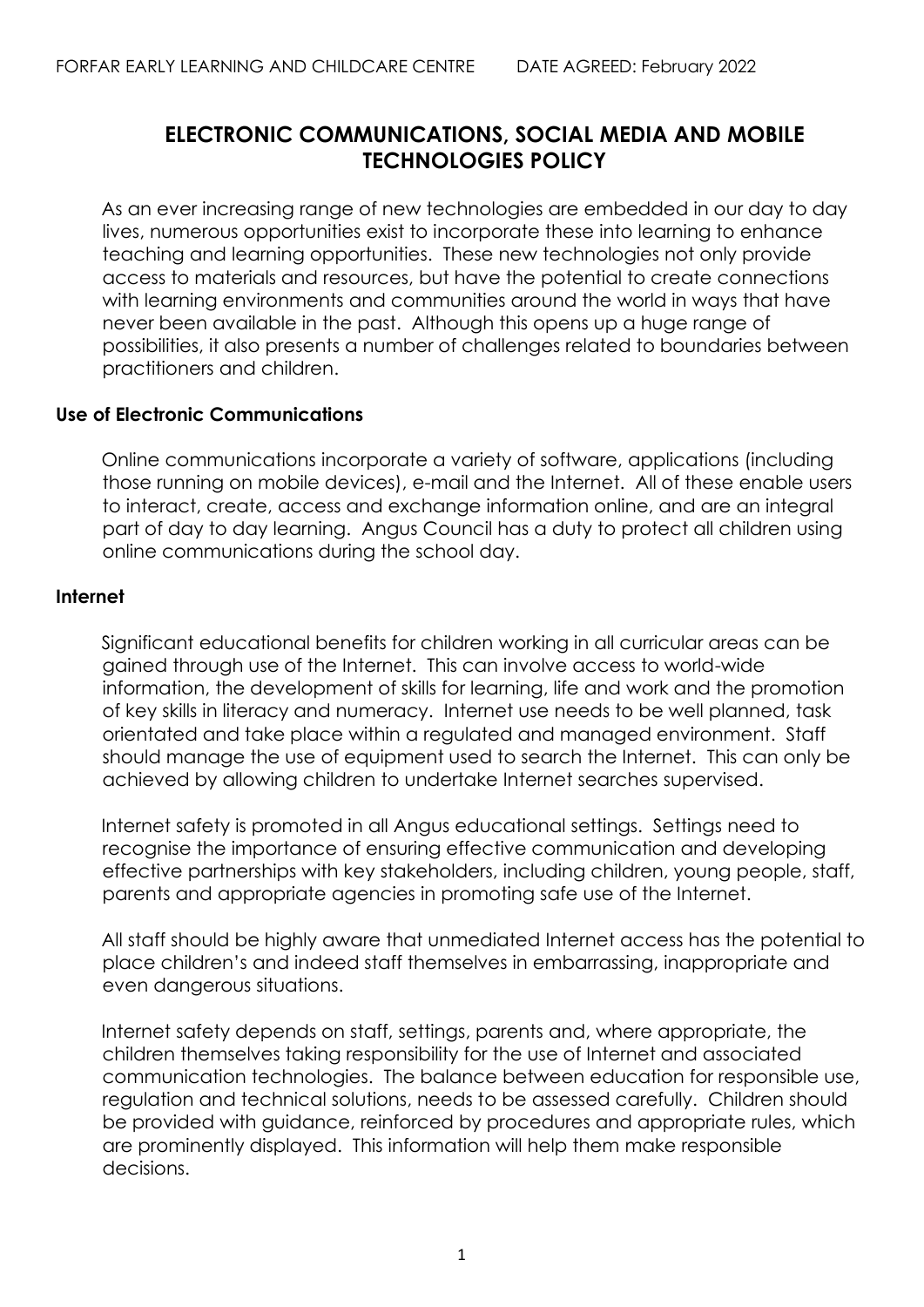Clear locally agreed strategies to help ensure responsible and appropriate [be](http://sr3county2k304/Staffnet/Policies/PoliciesAtoZ/Electronic_Comms/internet%20safety.pdf) safe [on the Internet](http://sr3county2k304/Staffnet/Policies/PoliciesAtoZ/Electronic_Comms/internet%20safety.pdf) behaviours have been formulated. They are based on limiting access, developing responsibility and on guiding children towards educational activities. The effectiveness of these strategies should be monitored regularly within settings and all staff, parents and children should remain vigilant.

## **E-mail**

All staff are provided with school e-mail accounts and mailboxes for their individual use. There is clear guidance for staff to ensure a high level of security with their online communications. [Angus Council's Internet and E](http://sr3county2k304/Staffnet/Policies/PoliciesAtoZ/Electronic_Comms/AC_Email_Internet_Pol.pdf)-mail [policy](http://intranet/CouncilInfo/Pages/E-MailandInternetPolicy.aspx) framework outlines this fully.

All staff are issued with a generic password which they have to change to a unique personal network password. Clear guidance is given to these individuals to ensure full understanding of the need for confidentiality relating to unique personal network passwords.

The younger pupils in Angus schools and pre-school classes are issued with generic passwords which are maintained until they reach Primary 4.

## **Use of Social Media**

Technology has become ever-present in our lives and is used as an increasingly essential tool. From e-mail to text and from blogging to tweets, these new technologies have opened up a wide range of possibilities to support children in their learning and adults in their teaching.

The ability to communicate in real time with others and access networks across the world provides a wealth of opportunities for practitioners. It also presents challenge and due attention must be paid to ensure clarity of boundaries between practitioners and children. Clear guidance is given to all Angus Council staff as part of its Corporate Policy [Personnel Advisory Bulletin No 61, Use of Social](http://sr3county2k304/Staffdev/Policies/PoliciesAtoZ/Electronic_Comms/AB61.pdf) [Media.](http://sr3county2k304/Staffdev/Policies/PoliciesAtoZ/Electronic_Comms/AB61.pdf)

## **Facebook and Twitter**

Facebook accounts are not yet encouraged for individual settings. However, it is possible to view and post comments on non-school related Facebook pages created by other organisations from within schools and educational establishments.

All settings can request a Twitter account to be set up. This can be accessed through the [Personnel Advisory Bulletin No 61, Use of Social Media](http://sr3county2k304/Staffdev/Policies/PoliciesAtoZ/Electronic_Comms/AB61.pdf) document. The document contains a link to a 'Business Case for Social Media Account' template. This completed pro forma should be submitted to the settings nominated senior manager within the People Directorate for initial approval. It should then be forwarded to the Council's Public Relations Manager for final approval.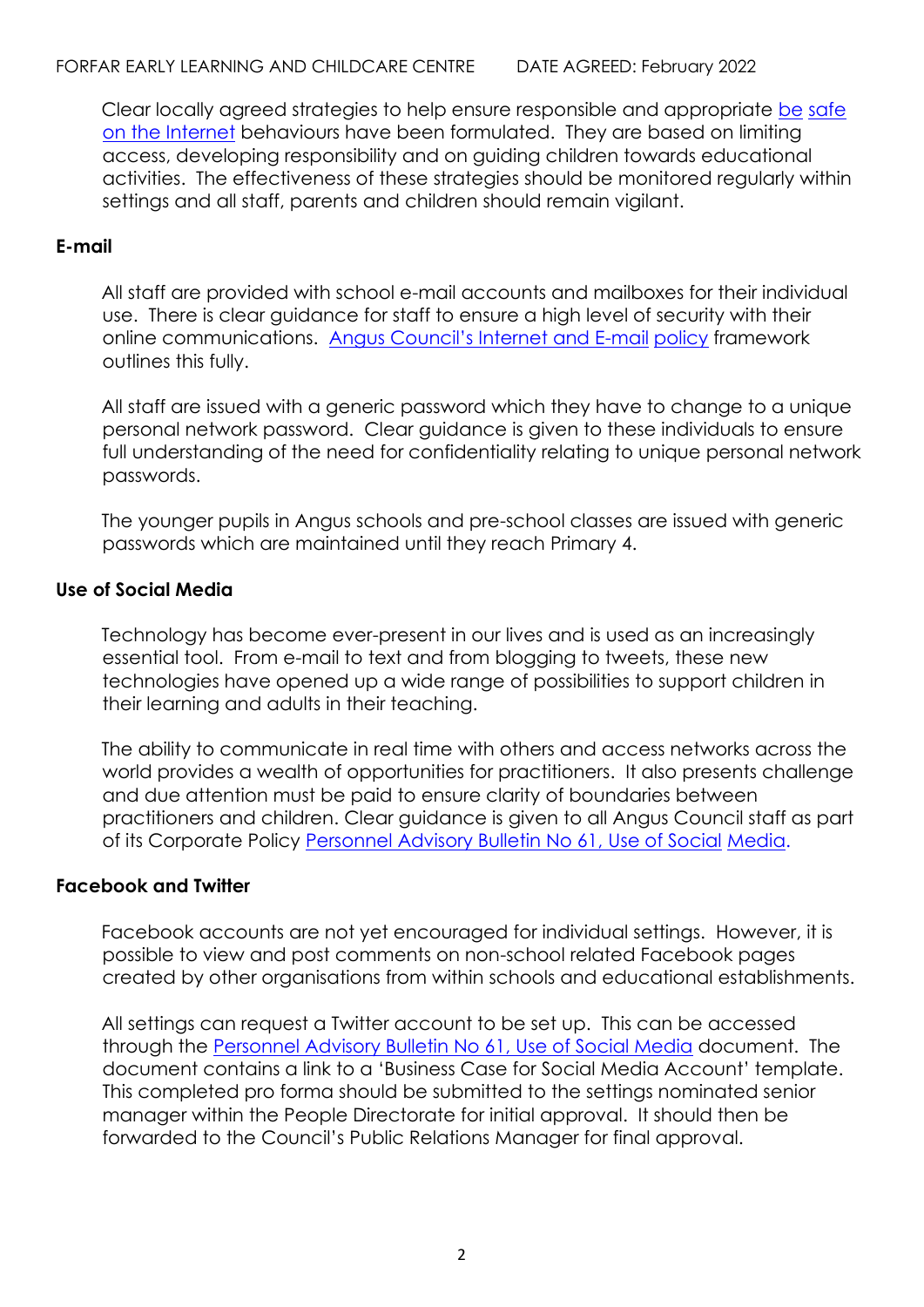## **Professional Conduct and Vulnerability**

All practitioners must abide by their regulatory bodies codes of practice/conduct (SSSC or GTCS)

In any communication with parents/carers/children staff must ensure they maintain a formal, courteous and professional tone and maintain appropriate professional boundaries. Staff should also ensure that they operate online in a way which will not call their professional integrity or intentions into question.

All staff should be aware of the security settings of the technology being used and have knowledge of those able to access any information posted. Staff must not discuss children, colleagues, parents or carers online or criticise their employer or others within the school community.

It is recognised that practitioners can be vulnerable to unintended misuse of electronic communication and social media. The potential for innocent actions to be misconstrued due to the casual dialogue encouraged by the use of texting and social media should not be underestimated. To minimise the risks associated with this, practitioners should never share information with children/parents/carers in any environment, electronic or otherwise, that would not be deemed appropriate to share within the setting.

## **Privacy and Security**

To help maintain a level of security with their online communications it is advised that staff only use official channels of communication when discussing work related matters e.g. National Education Intranet "Glow" and Council provided e-mail addresses.

At no time should a member of staff exchange private text, phone numbers, personal e-mail addresses or photographs with children/parents/carers. They should also avoid any 'friend' requests to or from children/parents/carers within social media sites. If these requests come from parents, then staff should use their own discretion in response to these. However, it may be more prudent to decline these invitations and remind parents of more formal channels which they can use to discuss their children's education.

All staff are required to maintain adequate security settings on their data. They should regularly review their privacy settings particularly in regard to photographs. These settings should prohibit others from tagging them in any photographs or updates without their permission and also ask others to remove any undesirable content related to them.

All electronic communication devices used by staff should be protected with a PIN, especially when in work, to protect access to content and prevent potential misuse.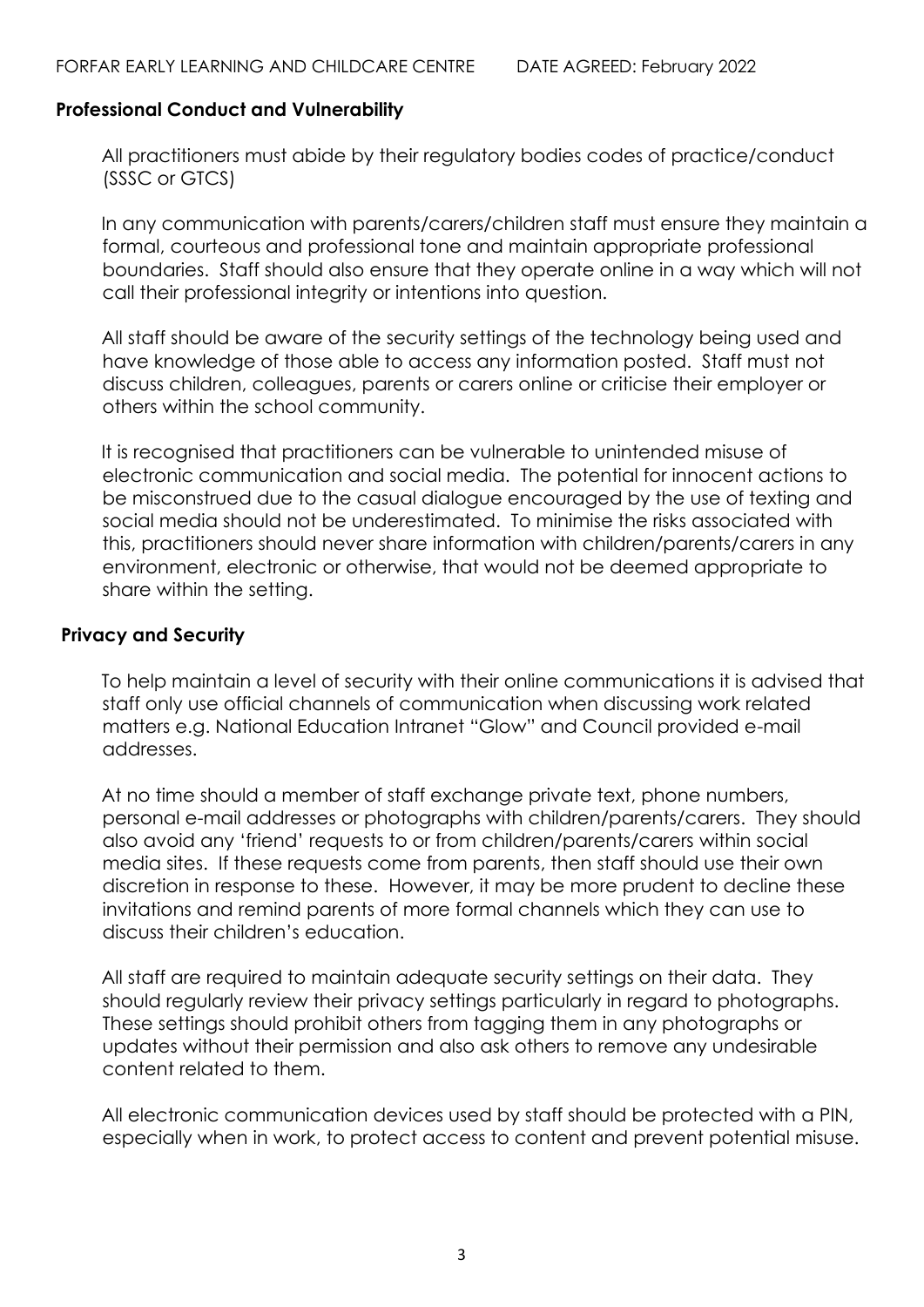## **Cyber Bullying and Minimising Risk**

Cyber Bullying can take many forms including harassment, discrimination on the grounds of race, religion, sex, or disability. Any member of staff who is the victim of cyber bullying or is uncomfortable with comments, photos or posts made by children/parents/carers or colleagues of or about them or the setting should bring the matter to the attention of management. Care should be taken to avoid making defamatory remarks about another person as this could result in legal action.

If any staff member is made aware of inappropriate use of electronic communication or social networking by a child/parent/carer or concerning a child/parent/carer they should report the matter to their line manager using the agreed procedures in place.

Children using electronic communication and social media sites out with should be made aware of the implications of uploading any inappropriate text or images of staff or other individuals to sites such as YouTube or Facebook. Staff should report such matters to their line manager using the agreed procedures in place.

Staff should alert children/parents/carers to and encourage them to use appropriate and safe online behaviour (see Angus Council's **[Be Safe on the Internet](http://sr3county2k304/Staffnet/Policies/PoliciesAtoZ/Electronic_Comms/internet%20safety.pdf)** leaflet for further guidance).

### **Misuse of Social Media by Parents/Carers or other persons**

If any parent/carer or other person has placed or intends to place inappropriate comments about the setting, other children or members of staff on social media websites such as Facebook or Twitter, the setting should communicate immediately with parents/carers (Appendix A). The individual should be contacted directly by management and asked to remove the comment immediately. He/she should also be invited to attend a meeting to discuss the issues. If the parent/carer or other person refuses to remove/withdraw the comments from the Social Media site, the manager should issue a further letter (Appendix B). If no action is taken as a result of this, the matter should be referred to the school's nominated senior manager within the People Directorate.

## **Use of YouTube and other video streaming/video hosting website**

Many excellent educational resources are now being hosted on YouTube, a video streaming website. These short video clips are successfully used in the delivery of Curriculum for Excellence to enhance learning and teaching across all curriculum areas. All staff have full access to YouTube from any setting PC, Laptop or Netbook.

Children should not be given direct access to YouTube.

## **YouTube**

The Angus Council [E-mail and Internet Policy](http://sr3county2k304/Staffnet/Policies/PoliciesAtoZ/Electronic_Comms/AC_Email_Internet_Pol.pdf) rules will apply to all staff using these resources and it is the responsibility of individual staff to ensure the use of the YouTube website is appropriate.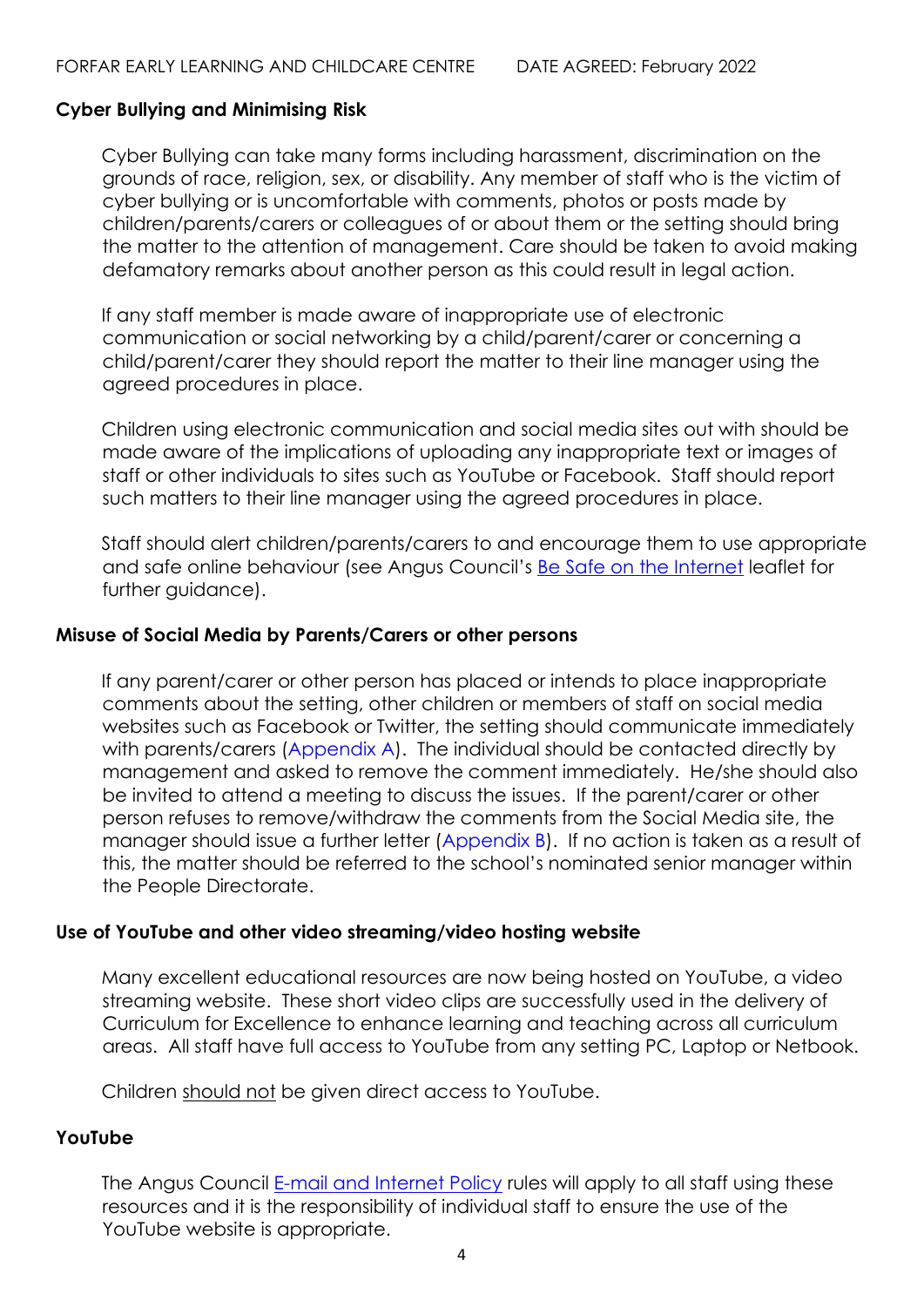Where video clips are used to enhance a lesson, staff should have viewed it in its entirety prior to the start of any lesson to verify the clip is of suitable quality and appropriate content for the children.

When showing a video clip to children, the video window should be set to full screen mode to avoid other content e.g. adverts appearing on screen.

YouTube has been added to the list of approved websites in the web filtering software and all usage is recorded.

## **Use of Mobile Phones and similar Mobile Devices**

During the day the use of mobile phones or similar mobile devices will not normally be permitted on the floor.

Mobile devices are generally not secure and should not under any circumstances be used to store or transmit work or records which contains personal information relating to any child or member of staff.

Staff wishing to bring personal mobile phones and tablet devices to work are required to be aware of the following conditions:

- Angus Council will accept no responsibility for replacing lost, stolen or damaged mobile devices brought into schools which are owned by staff
- Staff who use mobile devices must ensure that the Data Protection Act 1998 Guidelines are followed and that no personal data relating to staff or children is stored/held on an unencrypted device
- Staff using mobile devices irresponsibly to cause harm directly or indirectly to another person or the reputation of the setting may face disciplinary action
- Staff attempting to use mobile devices to access inappropriate materials/websites via the corporate network may face disciplinary action

# **Misuse of Mobile Phones or Similar Devices**

All staff should be made aware that the misuse of a mobile phone/device is an offence under the Communications Act 2003, if it involves a call or message that is grossly offensive or is of an indecent, obscene or menacing character, and, the distribution of certain pornography is an offence under the Civic Government (Scotland) Act 1982.

## **Inappropriate Text or Images**

Where there is inappropriate text or images found on a mobile phone or other mobile device and the text or image is uploaded on sites such as YouTube or Facebook, the staff member should be asked to immediately remove these*.*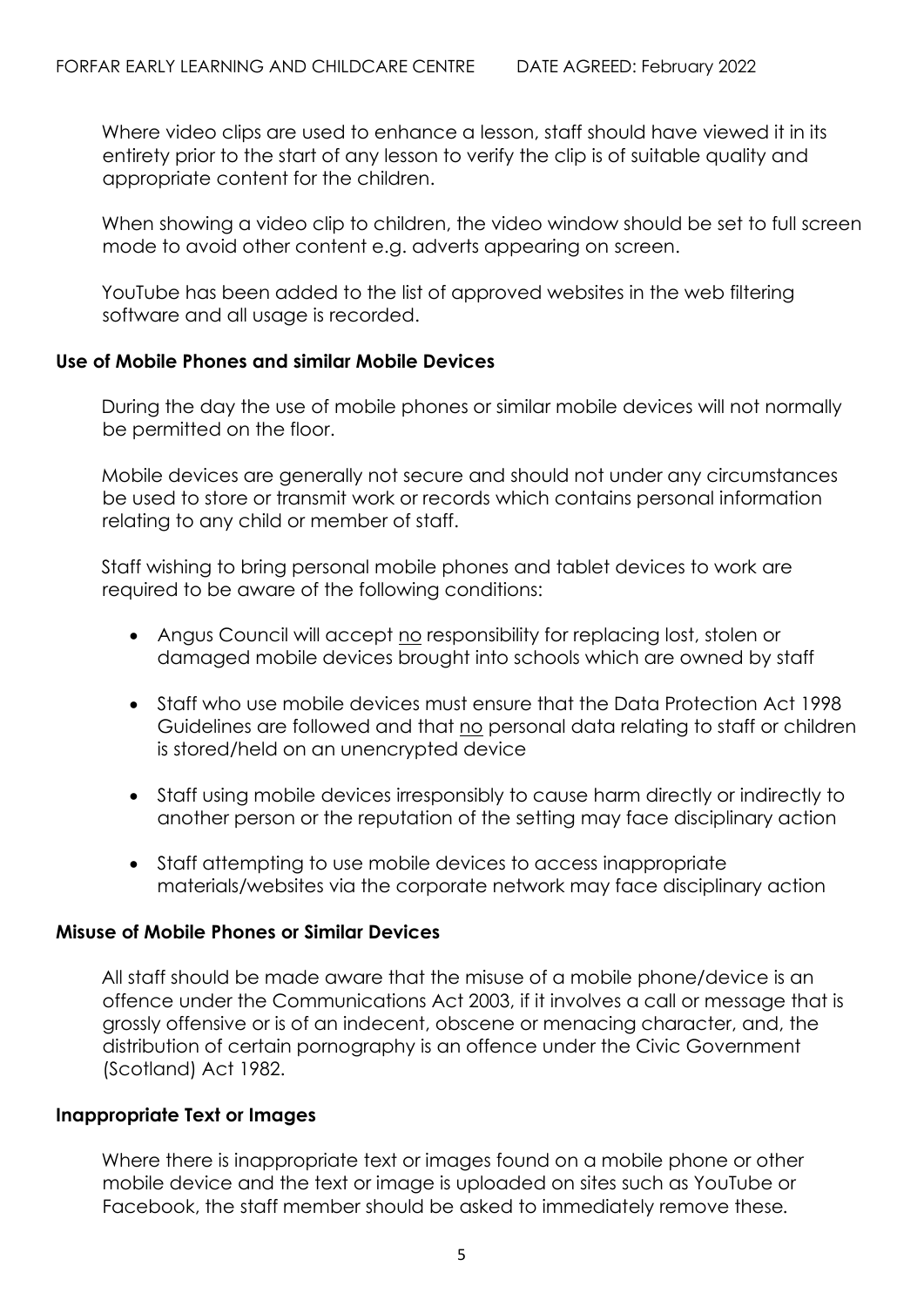If there is a concern that text or image(s) stored on a mobile phone or other mobile device, may be inflammatory, inappropriate or illegal then management should confiscate the phone/device. The [Child Protection Guidelines](http://www.angus.gov.uk/ac/documents/ChildProtectionGuidelinesandProcedures.pdf) [and Procedures](http://www.angus.gov.uk/ac/documents/ChildProtectionGuidelinesandProcedures.pdf) should be reviewed and contact made with the settings nominated senior manager within the People Directorate. Under advisement, the manager should contact Tayside Police.

# **Use of Closed Circuit Television (CCTV)**

Where CCTV is use an agreed code of practice must be adhered to. This includes:

- carefully planning the siting of cameras
- arrangements for access to and disclosure of images
- monitoring compliance and security arrangements.

The requirements of this code can be found at [CCTV Code of Practice.](http://www.ico.org.uk/for_organisations/data_protection/topic_guides/~/media/documents/library/Data_Protection/Detailed_specialist_guides/ICO_CCTVFINAL_2301.pdf)

# **Use of Cameras, Video Cameras and Webcams**

During the day the use of photographic equipment such as videos or still image cameras will not normally be permitted anywhere on the premises unless as a part of a practitioner-led lesson.

All parents and carers are required to complete a consent pro forma (Appendix C) enabling permission for staff to take still images and video recordings of their children. This consent form also seeks permission to allow images and videos to be used in publications for educational purposes.

Images of children or young people (up to the age of 18) must not appear in any publication or website without explicit parental consent in writing.

It should be noted that once a parent/carer has given consent, this will be valid for the period of time the pupil is on the school roll.

# **Educational Use**

Settings are increasingly using still image cameras and video in learning and teaching and to share information with parents. For example, photographic evidence of a child's achievement may be stored in children's learning logs or folios Where settings use technology in this way, parents must be asked for consent (as above).

# **Performances**

It is important that setting performances should be enjoyable and worthwhile. Children and staff will have worked hard to prepare for the production and it is important the experience is not disrupted by movement in the audience, flashes etc. Similarly, some parents/carers and relatives may also wish to keep a record of the performance.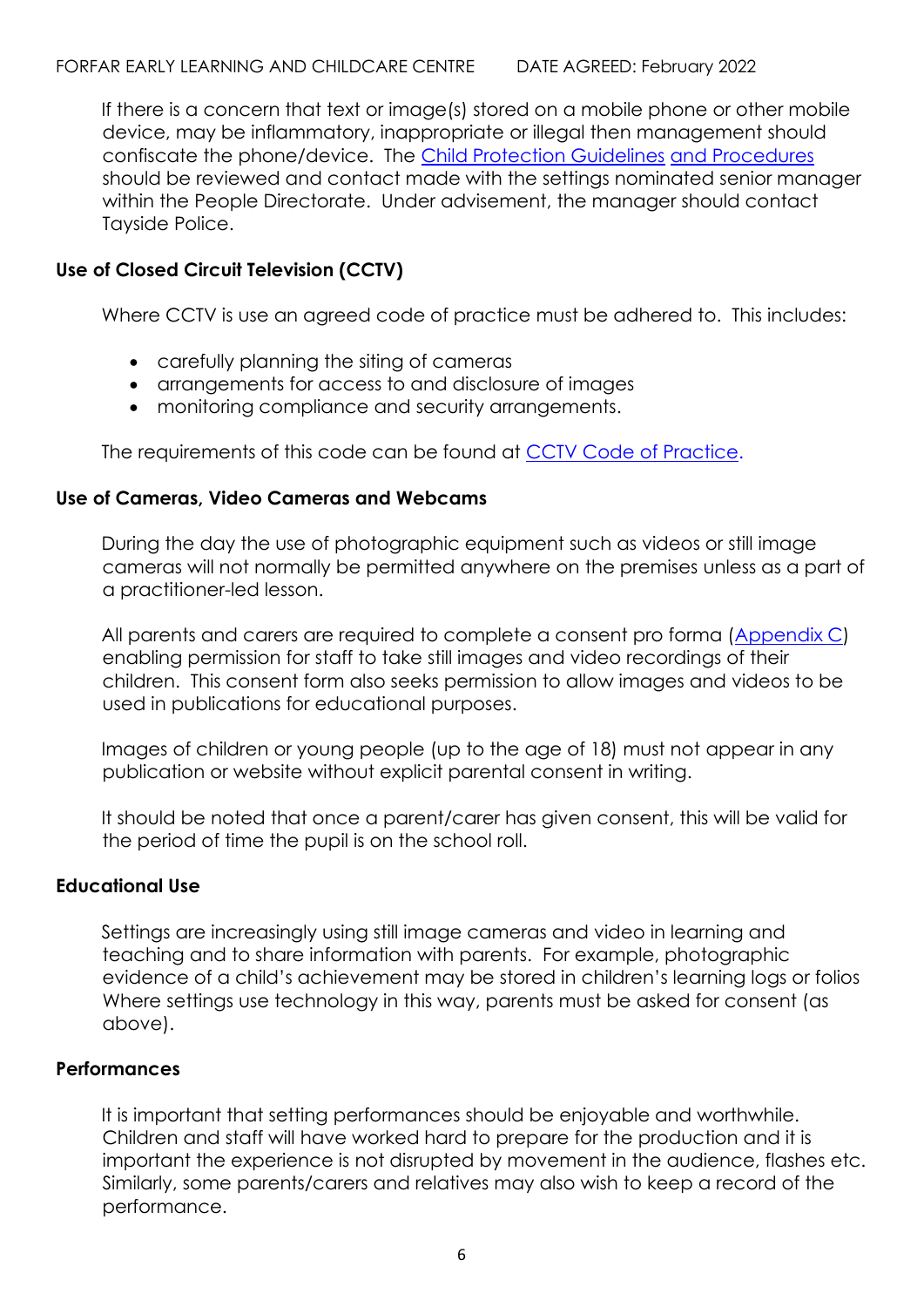Under the *Copyright, Designs and Patents Act 1988* an individual is permitted to make a video record of such a performance *for their own personal use.* Moreover, staff may make and keep a similar recording of the performance for the record or for the purposes of formative assessment. (Arrangements for licensing video recordings for other purposes are detailed in the Angus Council Education Admin Manual, [Section 2.\)](http://sr3county2k304/Staffnet/Information/AdminManual/Copyright/2_1/Section2_1.htm)

To ensure that neither the performance nor the audience is disrupted or inconvenienced, the use of videos and cameras must be carefully controlled. Accordingly, anyone wishing to record all or part of a production (for personal domestic use) must seek permission from management well in advance. The setting should ensure a record is maintained of those to whom permission has been granted.

Settings may be able to accommodate such requests by offering seats in the back row (to avoid disrupting other members of the audience) or other appropriate arrangements. Alternatively, settings may wish to take advantage of a Limited Availability Product Licence (LAPL) available from the Mechanical Copyright Protection Society (MCPS), which enables, with limitations, productions etc. to be recorded and sold (more information on this facility is available from the Educational Development Service).

# **Trips**

While it will be possible for individuals to take photographs or make videos on trips, these should be appropriate in nature. Any images taken should not be shared without the permission of the individual concerned.

# **Use of Webcams**

The regulations for using webcams are similar to those for CCTV (closed-circuit television). The area in which the webcam is located must be well signposted so that people know about it before they enter that area. This equates to seeking individual consent.

Signage should clearly explain

- why the webcam is there
- what images will be used for, and
- who might look at the pictures

Any educational establishment intending to use a webcam must ensure appropriate signage is in place.

# **FURTHER ADVICE**

Anyone seeking additional information/advice should, in the first instance, contact the Education ICT Manager on (01307) 476220.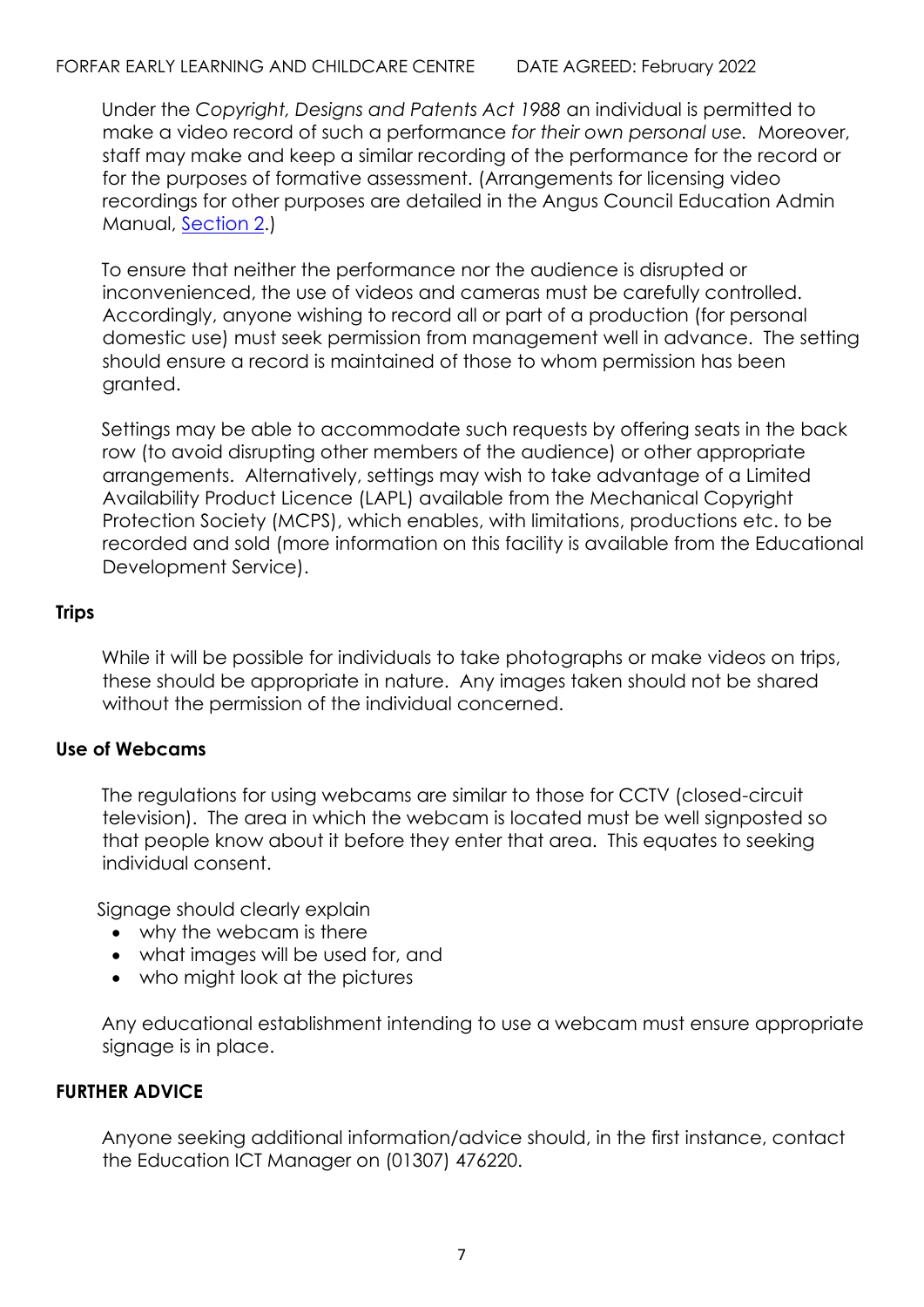## **References to other Council or National Policies**

[PERSONNEL ADVISORY BULLETIN NO 61: USE OF SOCIAL MEDIA](http://sr3county2k304/Staffdev/Policies/PoliciesAtoZ/Electronic_Comms/AB61.pdf) (Angus Council) [GTC Scotland guidelines for teachers on the use of electronic communication](http://www.gtcs.org.uk/web/FILES/FormUploads/ecomms-social-media-guidance-pd.pdf) [and](http://www.gtcs.org.uk/web/FILES/FormUploads/ecomms-social-media-guidance-pd.pdf)  [social media](http://www.gtcs.org.uk/web/FILES/FormUploads/ecomms-social-media-guidance-pd.pdf) [EIS Social networks advice for teaching staff](http://www.eis.org.uk/images/pdf/social%20networks.pdf) [The Computer Misuse Act 1990](http://www.legislation.gov.uk/ukpga/1990/18/contents) [Scotland's Child Internet Safety Action Plan](http://www.scotland.gov.uk/Publications/2010/02/09154928/1) [Defamation Act 1996](http://www.legislation.gov.uk/ukpga/1996/31) [Data Protection Act 1998](http://www.legislation.gov.uk/ukpga/1998/29/contents) [Angus Council E-mail and Internet Usage Policy](http://sr3county2k304/Staffnet/Policies/PoliciesAtoZ/Electronic_Comms/AC_Email_Internet_Pol.pdf) [Communications Act 2003](http://www.legislation.gov.uk/ukpga/2003/21/contents) [Safe and Well \(2005\);](http://www.copyrightservice.co.uk/copyright/uk_law_summary) [\(](http://www.copyrightservice.co.uk/copyright/uk_law_summary)Scottish Government publication) http://ceop.police.uk/Documents/Webcam%20fact%20sheet%202.pdf (CEOP stay safe on screen: How to chat on a webcam with confidence)

The following websites give useful information about the safe and responsible use of mobile devices:

[Guidance on Developing Policies to Promote the Safe and Responsible Use of](http://www.scotland.gov.uk/Resource/0043/00438214.pdf) [Mobile Technology in Schools](http://www.scotland.gov.uk/Resource/0043/00438214.pdf) http://highlandesafety.wordpress.com/?s=mobile+phone+safety+advice https://blogs.glowscotland.org.uk/glowblogs/ISRU-News/young-people/ http://www.thinkuknow.co.uk/11\_16/control/ https://blogs.glowscotland.org.uk/glowblogs/ISRU-News/games-andmobile/mobiledevices-and-the-law/

**This policy will be monitored by / through:** annual review of policy

| This policy will be reviewed in: | 6 months    |
|----------------------------------|-------------|
| Review Date:                     | August 2022 |
| Reviewed By:                     | Management  |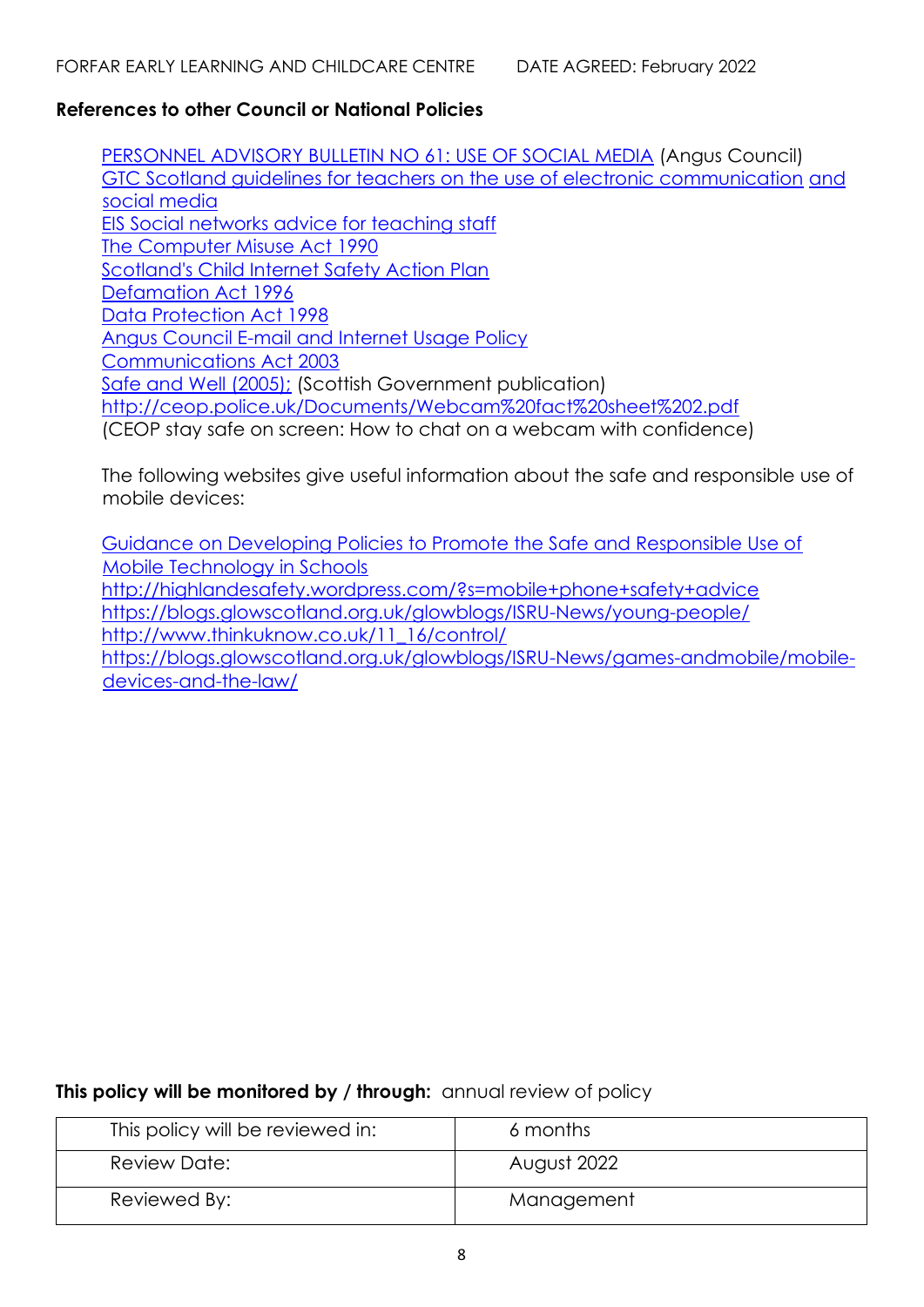DATE

APPENDIX A

Dear Parent/Carer

# SOCIAL NETWORKING

As you are probably aware, in recent years, there has been a significant growth in the use of social media, including Facebook and Twitter. It is important when using such sites to consider the implications your comments may have on others. It has been brought to my attention that some negative comments have been made on Facebook by some parents about the setting and/or a staff member (*delete as appropriate)*.

I would encourage parents who have any concerns about their child's education to approach me directly, rather than make comments through a Social Networking site. Statements made in a public forum such as Facebook can cause upset and harm to others, whether intended or not.

As you are aware, we try hard to work in partnership with our parents for the benefit of the children in our setting. I believe that criticism of the setting and/or a staff member (*delete as appropriate*) on Facebook is unhelpful and does not follow the guidance outlined in Angus Council's Parental Rights and Responsibilities Leaflet: http://www.angus.gov.uk/atoz/pdfs/ednleaflets/pupilrights.pdf

I would ask parents who have any concerns about their child's well-being or education to contact me in the first instance.

Please do not hesitate to get in touch if you wish to discuss this matter further.

Yours faithfully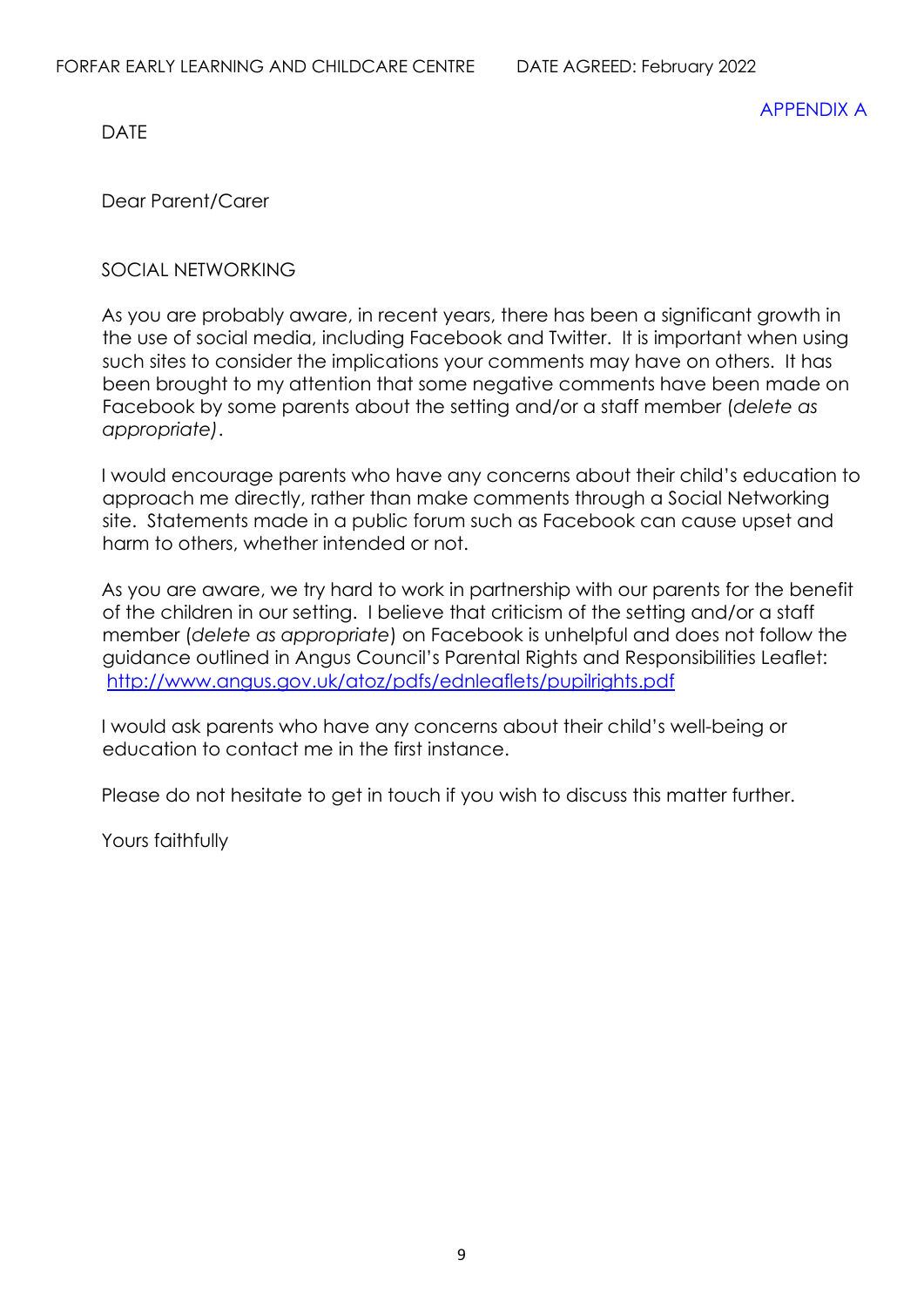DATE

Dear Parent/Carer

# SOCIAL NETWORKING

As you are probably aware, in recent years, there has been a significant growth in the use of social media, including Facebook and Twitter. It is important when using such sites to consider the implications your comments may have on others. It has been brought to my attention that you have made some inaccurate/malicious/aggressive/threatening comments on Facebook about the setting and/or a staff member (*delete as appropriate)*.

If you have any concerns about your child's education, I would ask you to approach me directly, rather than make comments through a Social Networking site. Statements made in a public forum such as Facebook can cause upset and harm to others, whether intended or not. I would ask you in the first instance to remove the comments from the public forum as soon as possible. Should you not remove the malicious/aggressive/threatening (*delete as appropriate)* comments, one of my options may be to contact the Strategic Director - People and other agencies.

As you are aware, we try hard to work in partnership with our parents for the benefit of the children in our setting. I believe that criticism of the setting and/or a staff member (*delete as appropriate*) on Facebook is unhelpful and does not follow the guidance outlined in Angus Council's Parental Rights and Responsibilities Leaflet: http://www.angus.gov.uk/atoz/pdfs/ednleaflets/pupilrights.pdf

I would ask parents who have any concerns about their child's well-being or education to contact me in the first instance.

Please do not hesitate to get in touch if you wish to discuss this matter further.

Yours faithfully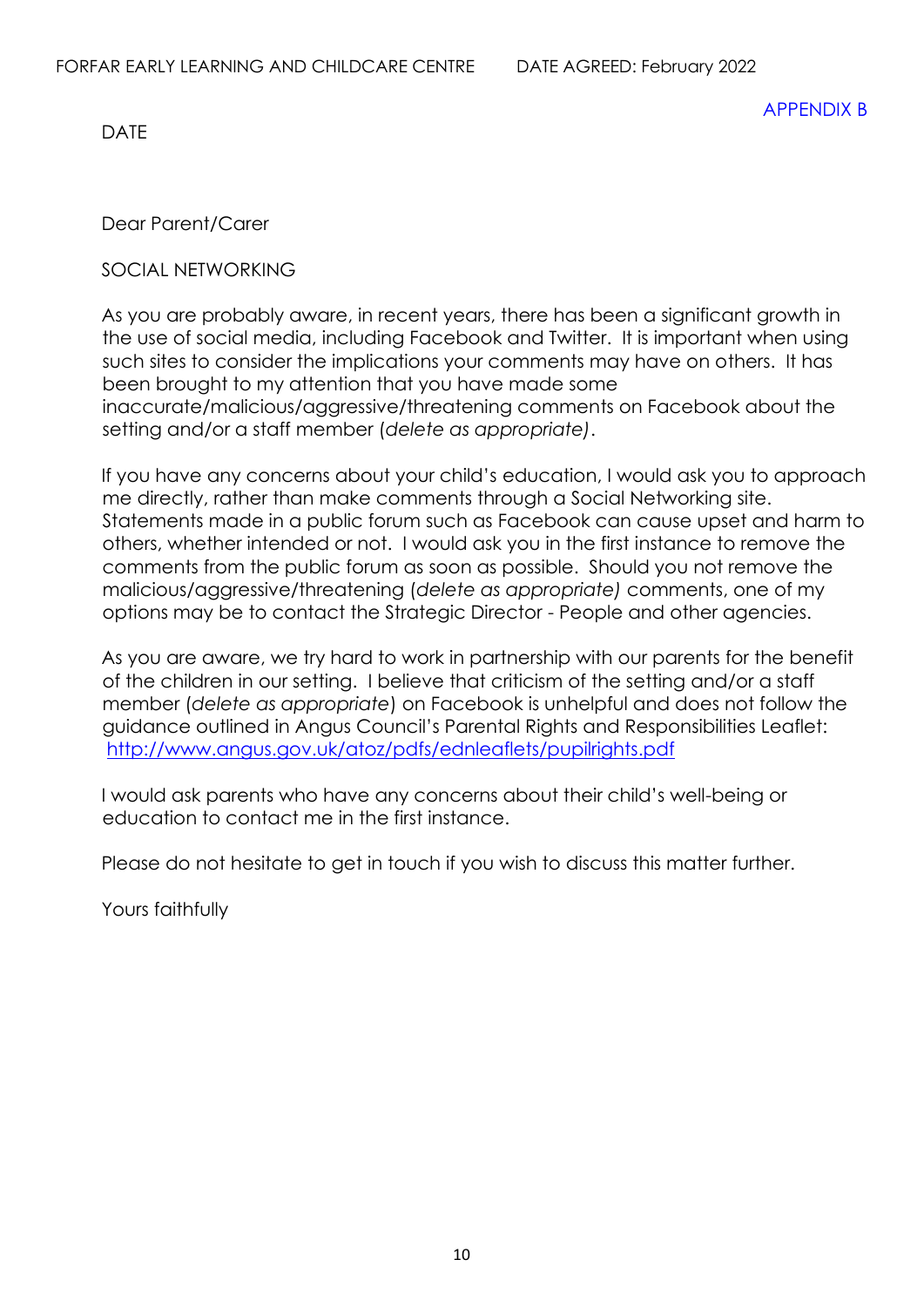**Forfar Early Learning and Childcare Centre**



#### **ANGUS COUNCIL – PEOPLE DIRECTORATE USE OF IMAGES AND MOBILE DEVICES (Tablets and Phones) – PARENTAL CONSENT FORM** Use of children's images in Early Learning and Childcare Centre literature and website

Use of personal mobile devices/phones in

 $\Box$ S Q A Regulations

| Parent/Carer (please print): |  |
|------------------------------|--|
| <b>Child's Name:</b>         |  |
| Date of Birth:               |  |

Occasionally, we may take photographs of the children at our centre. We may use these images in our handbook or in other printed publications that we produce, as well as on our website. We may also make video recordings for educational use.

From time to time, our centre may be visited by the media who will take photographs or film footage of a visiting dignitary or other high-profile event. Children may appear in these images which may be used in local newspapers or, in certain circumstances, on television. To comply with the Data Protection Act 2018, we need your permission before we can photograph or make any recordings of your child. As outlined in the Copyright, Designs and Patents Act 1988 an individual parent/carer **is permitted** to take photographs and make a video recording from a performance or event *for their own personal use.*  However, we would **recommend** you refrain from uploading any images and/or video clips into personal Facebook accounts and/or any other forms of Social Media whatever form these may take. Such photographs and video clips(s) may contain images of other children taking part in the performance or sports event for whom permission may not have been granted. If such images were to be uploaded into sites such as Facebook, the images/videos could be accessible by countless 'friends' or others who may be able to access the site(s). Unfortunately, in addition to copyright issues, this may have the undesired consequence of putting certain children at risk, which obviously no-one wishes to happen. The widespread ownership of mobile devices requires that the People Directorate, managers, staff, children, parents and carers take steps to ensure that mobile devices are used responsibly in our centre. This consent form is designed to ensure that potential issues involving mobile devices can be clearly identified and addressed, ensuring the benefits that mobile devices provide (such as increased safety and greater learning opportunities) can continue to be enjoyed by our children.

### *Please answer all questions below, then sign and date the form where shown.*

*Please circle your answer*

| 1              | May we use your child's photograph in the centre handbook and other<br>printed publications that we produce?                                                                                     | Yes | <b>No</b> |
|----------------|--------------------------------------------------------------------------------------------------------------------------------------------------------------------------------------------------|-----|-----------|
| $\mathbf{2}$   | May we record your child's image on digital camera/video/tablet as part of<br>early learning experiences?                                                                                        | Yes | No.       |
| 3 <sub>a</sub> | May we use your child's image/photograph showing centre activities on our<br>website? (it is policy where images are used, names will not be provided)                                           | Yes | No.       |
| 3b             | May we use your child's image/photograph showing learning activities on<br>our Forfar ELCC social media networking channels? (it is policy where<br>images are used, names will not be provided) | Yes | No.       |
| 4              | Are you happy for your child or his/her photograph to appear in the media<br>or on websites which have been approved by the centre showing learning<br>activities?                               | Yes | No.       |
| 5              | Would you allow your child to take part in video conferencing as part of<br>centre activities?                                                                                                   | Yes | No.       |
| 6              | May we store your child's photograph on our centre database? (these<br>photographs are taken by a reputable photographer or in some cases by<br>school staff)                                    | Yes | No.       |

#### **PLEASE NOTE that by signing this form you are agreeing to the following:**